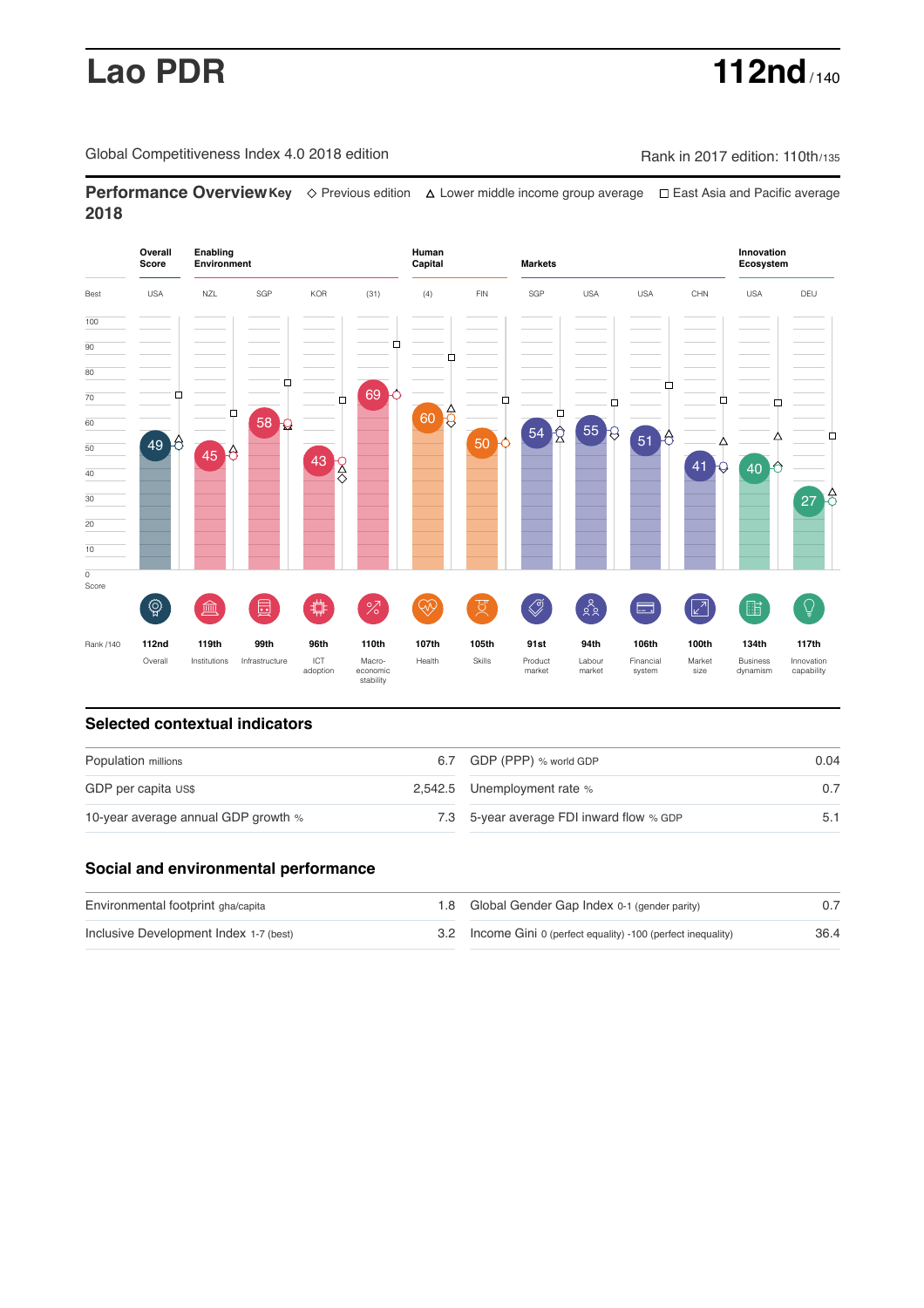## **Lao PDR 112nd**/140

| <b>Index Component</b>                                                   | Value    | Score *         | Rank/140 | <b>Best Performer</b>       |
|--------------------------------------------------------------------------|----------|-----------------|----------|-----------------------------|
| 寙<br>Pillar 1: Institutions 0-100 (best)                                 |          | 44.5 ↓          | 119      | <b>New Zealand</b>          |
| 1.01 Organized crime 1-7 (best)                                          | 4.7      | 62.4 $\sqrt{ }$ | 77       | Finland                     |
| 1.02 Homicide rate /100,000 pop.                                         | 7.0      | $77.9 =$        | 103      | Multiple (9)                |
| 1.03 Terrorism incidence 0 (very high) -100 (no incidence)               | 99.7     | 99.7 ↑          | 81       | Multiple (24)               |
| 1.04 Reliability of police services 1-7 (best)                           | 4.1      | 52.2 $\sqrt{ }$ | 87       | Finland                     |
| 1.05 Social capital 0-100 (high)                                         | 50.8     | 50.8 $\sqrt{ }$ | 67       | Australia                   |
| 1.06 Budget transparency 0-100 (best)                                    | 26.9     | $26.9 =$        | 127      | Multiple (2)                |
| 1.07 Judicial independence 1-7 (best)                                    | 3.8      | 47.2 ↑          | 69       | Finland                     |
| 1.08 Efficiency of legal framework in challenging regulations 1-7 (best) | 3.3      | 38.0 ↓          | 70       | Finland                     |
| 1.09 Freedom of the press 0-100 (worst)                                  | 66.4     | $33.6 =$        | 138      | Norway                      |
| 1.10 Burden of government regulation 1-7 (best)                          | 3.8      | 45.9 $\sqrt{ }$ | 47       | Singapore                   |
| 1.11 Efficiency of legal framework in settling disputes 1-7 (best)       | 4.1      | 51.1 $\sqrt{ }$ | 49       | Singapore                   |
| 1.12 E-Participation Index 0-1 (best)                                    | 0.17     | 17.4 $\sqrt{ }$ | 132      | Multiple (3)                |
| 1.13 Future orientation of government 1-7 (best)                         | 4.2      | 52.7 ↑          | 36       | Singapore                   |
| 1.14 Incidence of corruption 0-100 (best)                                | 29.0     | 29.0 ↓          | 113      | New Zealand                 |
| 1.15 Property rights 1-7 (best)                                          | 3.9      | 48.4 ↑          | 102      | Finland                     |
| 1.16 Intellectual property protection 1-7 (best)                         | 3.8      | 47.0 ↑          | 87       | Finland                     |
| 1.17 Quality of land administration 0-30 (best)                          | 10.5     | $35.0 =$        | 99       | Singapore                   |
| 1.18 Strength of auditing and reporting standards 1-7 (best)             | 3.9      | 48.4 ↑          | 111      | Finland                     |
| 1.19 Conflict of interest regulation 0-10 (best)                         | 3.3      | $33.0 =$        | 131      | Multiple (2)                |
| 1.20 Shareholder governance 0-10 (best)                                  | 3.0      | $30.0 =$        | 131      | Kazakhstan                  |
| 員<br>Pillar 2: Infrastructure 0-100 (best)                               |          | 57.5 ↑          | 99       | Singapore                   |
| 2.01 Road connectivity index 0-100 (best)                                | 20.5     | $20.5 =$        | 130      | <b>United States</b>        |
| 2.02 Quality of roads 1-7 (best)                                         | 3.2      | 37.0 ↓          | 107      | Singapore                   |
| 2.03 Railroad density km of roads/square km                              | n/a      | n/a             | n/a      | Multiple (20)               |
| 2.04 Efficiency of train services 1-7 (best)                             | 2.3      | $21.4$ ↑        | 105      | Switzerland                 |
| 2.05 Airport connectivity score                                          | 14,364.3 | $35.9$ 1        | 88       | Multiple (8)                |
| 2.06 Efficiency of air transport services 1-7 (best)                     | 3.9      | 48.3 ↑          | 98       | Singapore                   |
| 2.07 Liner Shipping Connectivity Index 0-157.1 (best)                    | n/a      | n/a             | n/a      | Multiple (4)                |
| 2.08 Efficiency of seaport services 1-7 (best)                           | 2.7      | 28.6 个          | 115      | Singapore                   |
| 2.09 Electrification rate % pop.                                         | 91.4     | $91.4$ ↑        | 97       | Multiple (66)               |
| 2.10 Electric power transmission and distribution losses % output        | n/a      | $95.0$ ↑        | n/a      | Multiple (9)                |
| 2.11 Exposure to unsafe drinking water % pop.                            | 25.0     | $76.5 =$        | 100      | Multiple (23)               |
| 2.12 Reliability of water supply 1-7 (best)                              | 4.3      | 55.3 $\sqrt{ }$ | 91       | Switzerland                 |
| ₽<br>Pillar 3: ICT adoption 0-100 (best)                                 |          | 42.7 ↑          | 96       | Korea, Rep.                 |
| 3.01 Mobile-cellular telephone subscriptions /100 pop.                   | 54.1     | 45.1 ↓          | 135      | Multiple (68)               |
| 3.02 Mobile-broadband subscriptions /100 pop.                            | 40.0     | n/a             | 107      | <b>United Arab Emirates</b> |
| 3.03 Fixed-broadband Internet subscriptions /100 pop.                    | 0.4      | $0.8$ 1         | 117      | Switzerland                 |
| 3.04 Fibre Internet subscriptions /100 pop.                              | 0.2      | n/a             | 78       | Korea, Rep.                 |
| 3.05 Internet users % pop.                                               | 21.9     | $21.9$ ↑        | 117      | Iceland                     |
|                                                                          |          | 68.5 ↓          | 110      |                             |
| <sup>%</sup> Pillar 4: Macroeconomic stability 0-100 (best)              |          |                 |          | Multiple (31)               |
| 4.01 Inflation annual % change                                           | 1.2      | $100.0 =$       | 1        | Multiple (74)               |
| 4.02 Debt dynamics 0-100 (best)                                          | 37.1     | $37.1 +$        | 129      | Multiple (36)               |
| Ğ,<br>Pillar 5: Health 0-100 (best)                                      |          | 59.6 ↑          | 107      | Multiple (4)                |
| 5.01 Healthy life expectancy years                                       | 59.1     | 59.6 个          | 106      | Multiple (4)                |
| 성<br>Pillar 6: Skills 0-100 (best)                                       |          | 49.5 ↓          | 105      | <b>Finland</b>              |
| 6.01 Mean years of schooling Years                                       | 5.6      | $37.3 =$        | 117      | Finland                     |
| 6.02 Extent of staff training 1-7 (best)                                 | 3.7      | 45.7 ↓          | 82       | Switzerland                 |
| 6.03 Quality of vocational training 1-7 (best)                           | 3.6      | 43.5 $\sqrt{ }$ | 100      | Switzerland                 |
| 6.04 Skillset of graduates 1-7 (best)                                    | 3.9      | 48.8 ↑          | 74       | Switzerland                 |
| 6.05 Digital skills among population 1-7 (best)                          | 3.9      | 48.5 ↓          | 81       | Sweden                      |
| 6.06 Ease of finding skilled employees 1-7 (best)                        | 3.8      | 47.1 ↓          | 96       | <b>United States</b>        |
| 6.07 School life expectancy Years                                        | 11.2     | 62.3 $\sqrt{ }$ | 111      | Multiple (9)                |
| 6.08 Critical thinking in teaching 1-7 (best)                            | 3.2      | $35.9 +$        | 87       | <b>United States</b>        |
| 6.09 Pupil-to-teacher ratio in primary education Ratio                   | 23.0     | 67.6 ↑          | 85       | Multiple (6)                |